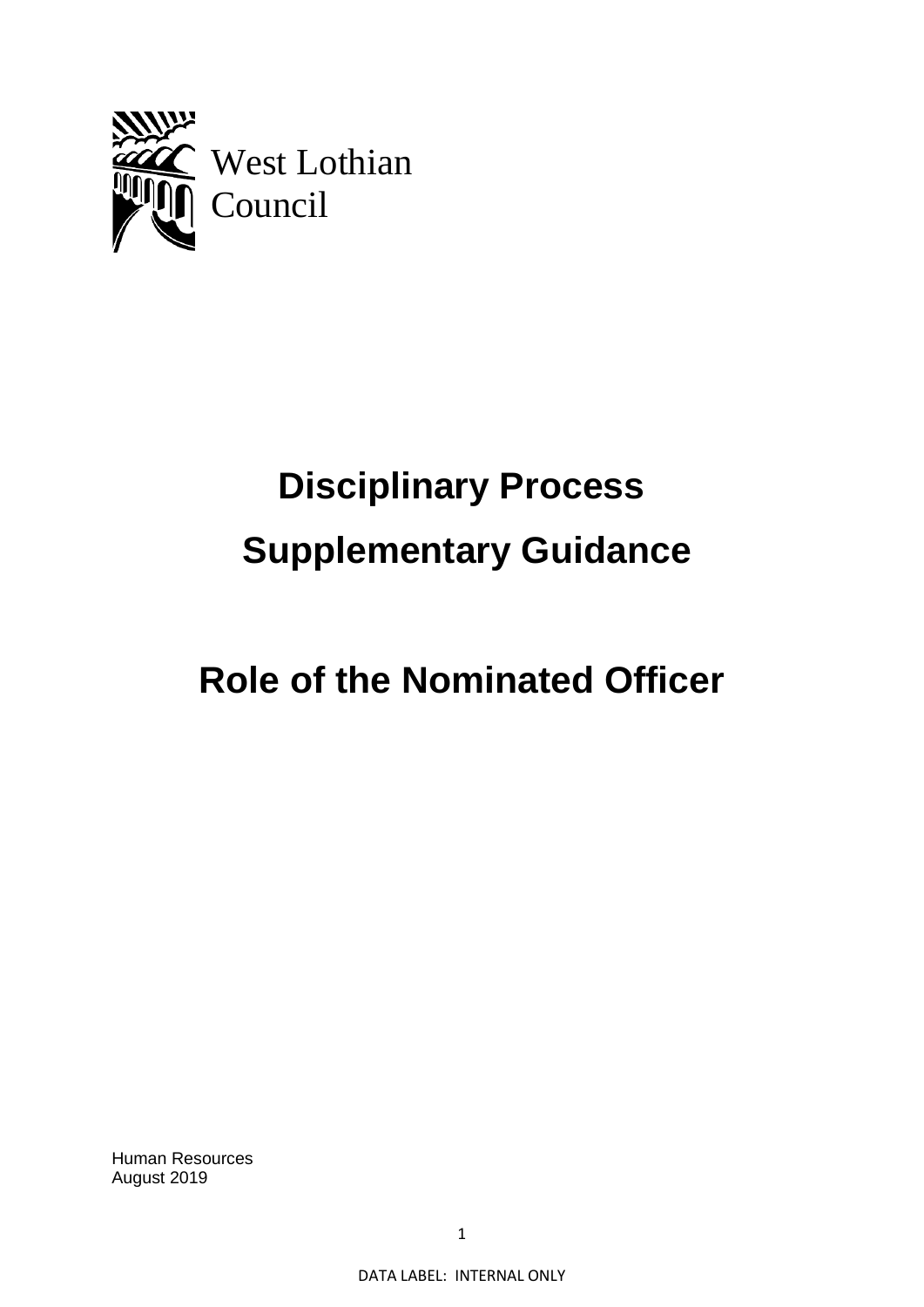# **DISCIPLINARY PROCESS SUPPLEMENTARY GUIDANCE**

# **ROLE OF THE NOMINATED OFFICER**

#### **1. PURPOSE**

- 1.1 This guide is intended to assist individuals appointed to the role of Nominated Officer in carrying out their remit under the disciplinary process and should be read in conjunction with the following documents:
	- the council's Disciplinary Procedures
	- the Disciplinary Procedure Managers' Guide
	- the Process Guide for Conducting an Investigation
	- ACAS Code of Practice on Disciplinary and Grievance Procedures
	- the council's Policy and Procedure on Dealing with Complaints of Bullying and Harassment at Work
	- the council's Code of Practice on Promoting Appropriate Working Relationships and Behaviour
	- ACAS guidance on Bullying and Harassment at Work
- 1.2 The content of this guide is supported by training specifically designed for managers carrying out the Nominated Officer role. For further information on available training please contact [learn2develop@westlothian.gov.uk](mailto:learn2develop@westlothian.gov.uk)
- 1.3 For quick reference, the flowchart in the Appendix to this guide provides an overview of the role of Nominated Officer and the key elements involved in the role.

# **2. FACT-FINDING**

- 2.1 Where a potential disciplinary matter comes to light it is important to establish the basic facts before deciding to proceed to a full investigation.
- 2.2 Depending on the nature of the matter, it will be the responsibility of the Head of Service, Service Manager or line manager to firstly arrange a fact-finding exercise in order to establish whether the circumstances merit a full disciplinary investigation. In making this determination, the officer carrying out the fact-finding should have regard to the council's Disciplinary Code and whether there has been a potential breach of its provisions.
- 2.3 An effective fact-finding should enable an initial assessment to be made as to whether there is any substance to the matter concerned, whether it is something that can be dealt with informally or whether it is likely that formal disciplinary procedures will require to be initiated. This is a crucial stage in the process as it may result in avoiding an unnecessary, time consuming and potentially distressing investigation process.

#### **3. APPOINTMENT OF THE NOMINATED OFFICER**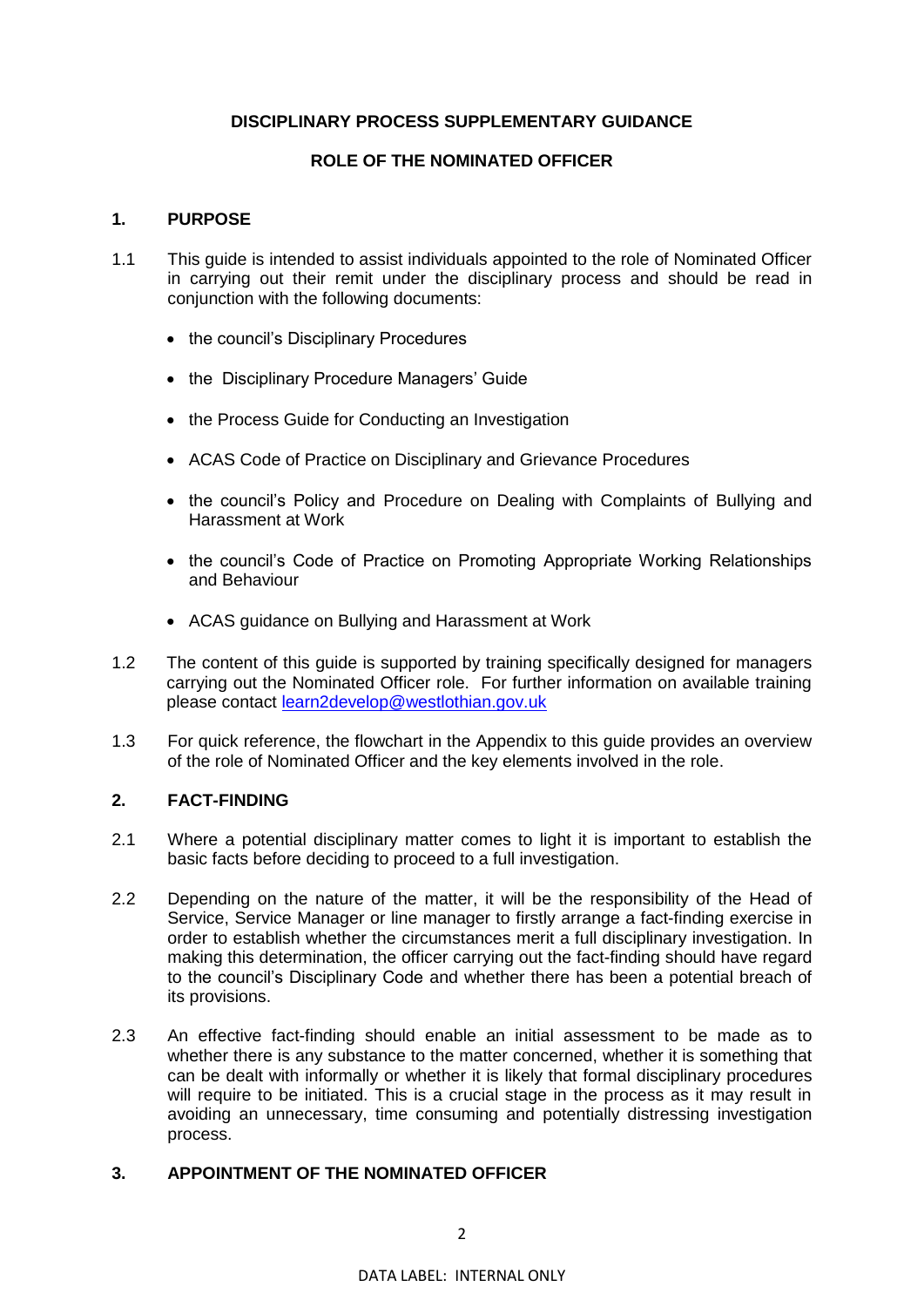- 3.1 Where formal disciplinary procedures are to be initiated, the Head of Service, Service Manager or Line Manager will appoint a Nominated Officer. The Nominated Officer will be responsible for ensuring that the circumstances surrounding an allegation or complaint are fully investigated and appropriate remedial action taken as required.
- 3.2 The Nominated Officer will be appointed with the nature of the allegation/complaint in mind and as such, should possess the necessary level of powers under the service's Scheme of Officer Delegation to take appropriate action should the allegation/complaint be substantiated, which in serious cases may include dismissal.
- 3.3 The appointed Nominated Officer will normally be an officer with delegated authority for managing disciplinary matters within the service area concerned, and often the individual's own direct line manager subject to satisfying the criteria at paragraph 3.2 above. Exceptionally however, it may be necessary to appoint a Nominated Officer from out with the service. This may be appropriate for example, where the relevant Head of Service who would otherwise have undertaken the role, is precluded from doing so as he/she is a witness in the investigation.

# **3. HOW THE DISCIPLINARY PROCEDURE INTERACTS WITH OTHER PROCEDURES**

3.1 Potential disciplinary matters may result from incidents/complaints investigated under other council procedures:

#### Bullying and Harassment Procedure

- 3.2 When making a formal bullying and harassment complaint, employees are required to provide information in support of their complaint such as: dates/times of incidents, comments, actions, witnesses etc.
- 3.3 Information obtained in those circumstances will provide part of a fact finding exercise which may lead to a formal investigation and disciplinary action.

# The Council Complaints Procedure

- 3.4 Complaints received via the council's Complaints Procedure from members of the public may bring potential disciplinary matters to light in regard to the conduct of council employees. Those complaints may be channelled directly through the employing service, Corporate Communications or in some cases the Executive Management Team.
- 3.5 A fact-finding exercise will help determine whether misconduct has been a factor in the complaint and where culpability might potentially lie.

#### Whistle-blowing Procedure

- 3.6 Whistle-blowing is the process to be followed by employees when reporting serious misconduct/maladministration within the council. Whistle-blowing complaints may be received by line managers, the council's Monitoring Officer or through the Whistle-Blowing Hotline.
- 3.7 The employee making the whistle-blowing complaint should be asked to provide as much information as possible as to the detail of the incident(s) including:
	- the incident giving rise to their suspicion;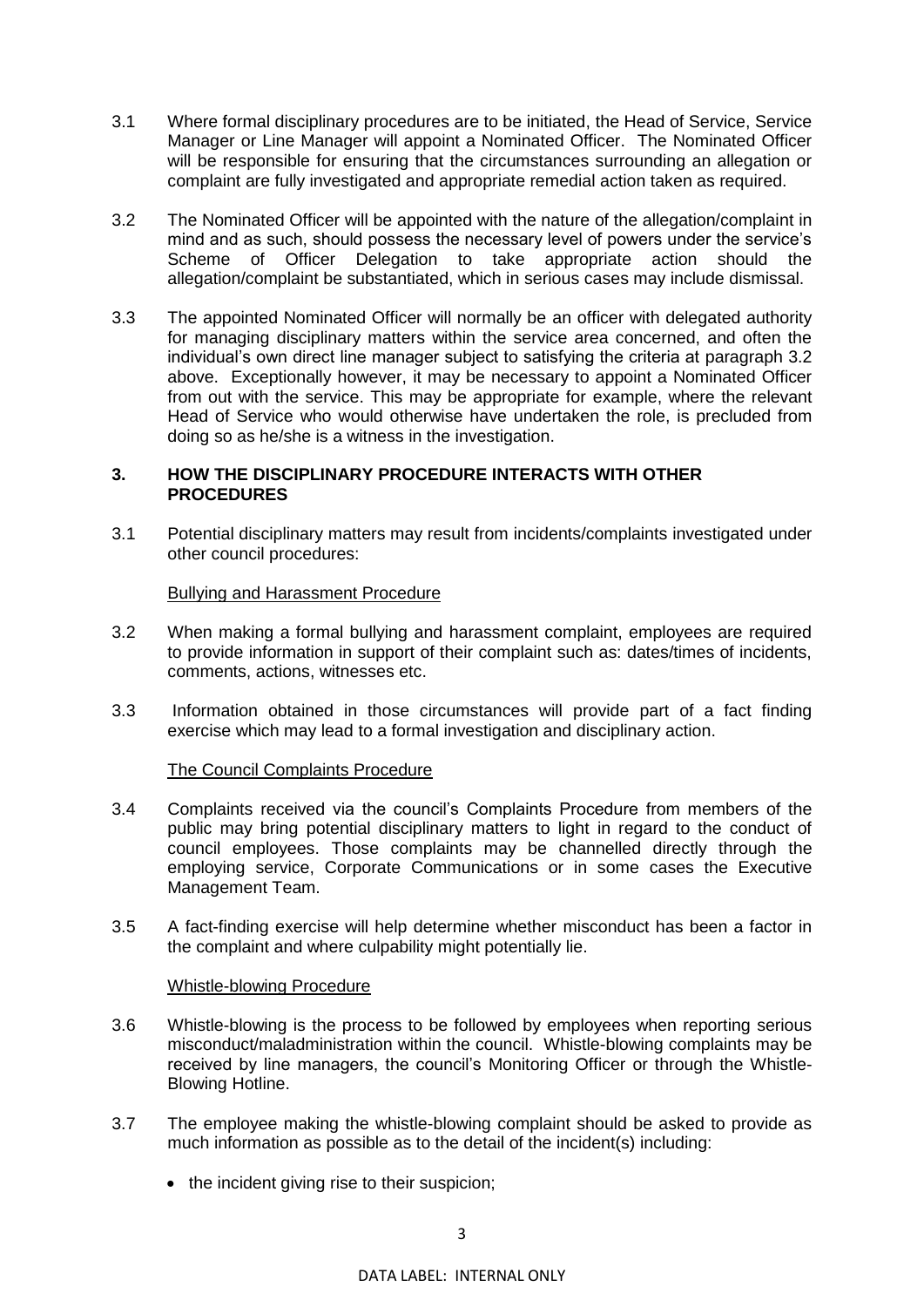- when the alleged incident occurred; and
- those involved.
- 3.8 Information gathered as part of the Whistle-Blowing reporting process be used to determine the seriousness of the complaint and where responsibility for any misconduct lies. In serious cases, investigations may be carried out by the Audit and Risk Management Unit.

#### Protection Procedures for Children and Protected Adults

- 3.9 Specialist advice should always be sought in cases involving allegations of mistreatment or risk to a child/protected adult. Human Resources, Legal Services and the Head of Social Policy will provide advice and support in those cases.
- 3.10 Irrespective of whether or not the incident occurred at work, it should be immediately reported to the appropriate Depute Chief Executive and Head of Service who will arrange for the matter to be fully investigated.
- 3.11 In addition, where it is alleged that a member of staff is abusing a protected adult or child in receipt of the council's services the allegations must be notified immediately to the Head of Social Policy who will decide if an adult/child protection investigation is appropriate.

# **4. APPOINTING AN INVESTIGATING OFFICER**

- 4.1 The Nominated Officer is responsible for appointing an Investigating Officer to conduct an impartial and thorough investigation within agreed timescales.
- 4.2 In the interest of a fair and transparent process, the officer appointed to investigate a complaint must have the scope and the authority to act independently of the Nominated Officer and should not be directly line managed by that person nor compromised through personal friendship. In this regard to ensure impartiality and integrity of the process, the Investigating Officer should be appointed from out with the immediate service area and depending on the circumstances, it may be appropriate to appoint an officer from another service entirely.
- 4.3 As with the appointment of the Nominated Officer, care must also be taken to ensure that the Investigating Officer is of sufficient seniority and standing in the organisation in relation to the person who is subject to investigation. Complaints against senior officers should not be investigated by more junior members of staff.
- 4.4 The following skills/criteria should be considered when identifying an appropriate individual for the role of Investigating Officer:
	- ability to objectively examine a situation
	- experience in gathering evidence or carrying out research
	- analytical skills
	- interviewing skills ability to question in an appropriate, thorough and relevant manner
	- ability to deal with sensitive matters
	- competent in report writing
	- good presentational skills
	- good communicator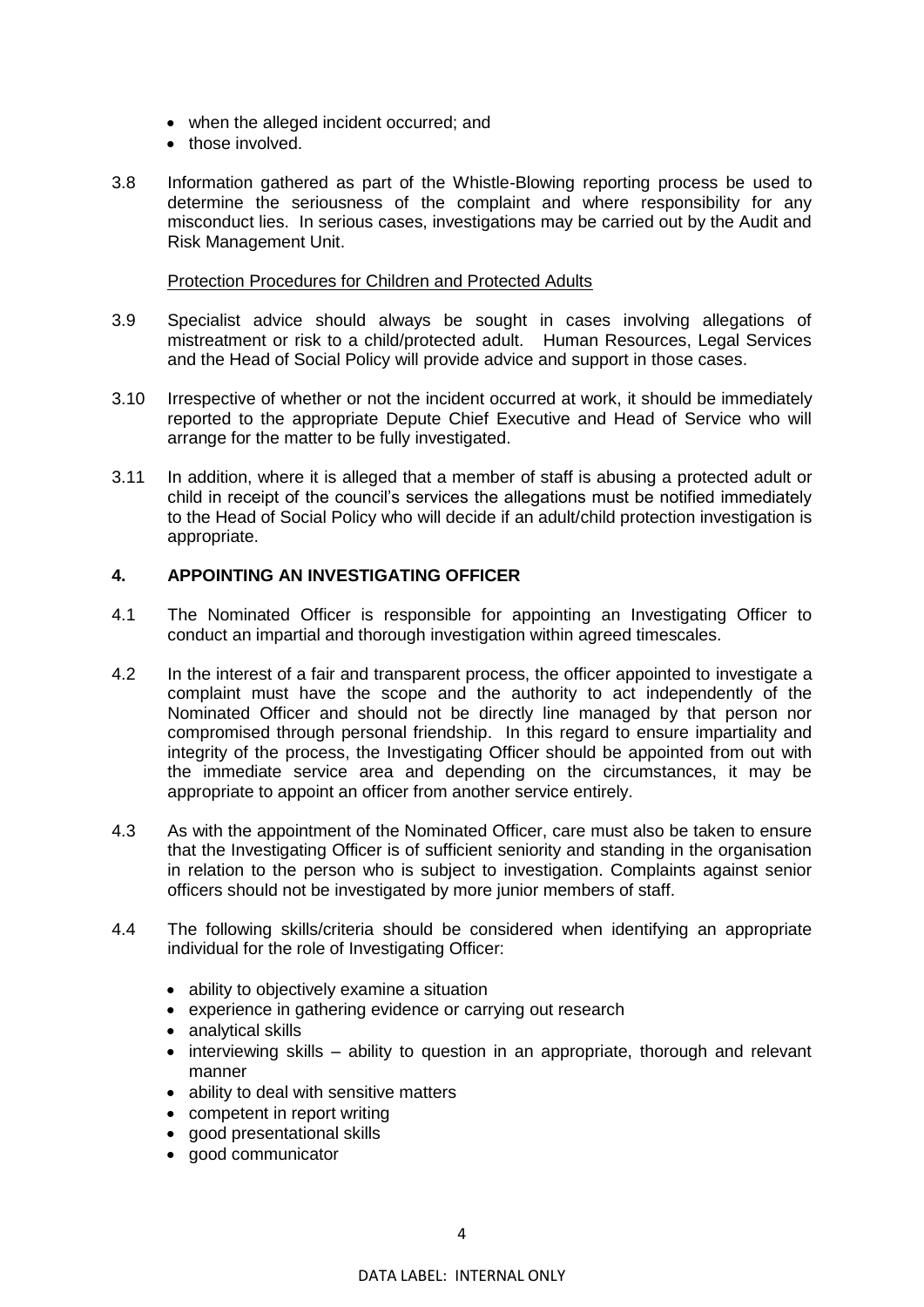# **5. INVESTIGATION BRIEF**

5.1 The Nominated Officer will provide the Investigating Officer with a brief defining the scope and purpose of the investigation to be undertaken including information gathered during the initial fact-finding exercise.

#### **6. THE INVESTIGATING OFFICERS REPORT**

- 6.1 It is the role of the Nominated Officer to draw conclusions from the facts presented in the Investigating Officers report and determine whether the matter should proceed to a disciplinary hearing.
- 6.2 In doing so, the Nominated Officer must consider the report and supporting evidence in detail. The Nominated Officer must satisfy him/herself that the report meets the objectives of the written brief and that it contains sufficient factual detail from which conclusions can be drawn. In particular, the Nominated Officer must be satisfied that there are no aspects that require further clarification or follow up with witnesses where statements have been made that are incomplete, inconclusive or do not support or corroborate other elements of the investigation.
- 6.3 In the event that the Nominated Officer concludes that there is insufficient detail to make a decision on the matter, the Investigating Officer should be asked to seek further information/clarification.

# **7. POST INVESTIGATION – NO GROUNDS FOR DISCIPLINARY HEARING**

- 7.1 If having considered the findings from the investigation, the Nominated Officer concludes that there are no grounds to convene a disciplinary hearing, any written statements obtained and any other documents relating to the investigation including the Investigating Officer's report will be destroyed in accordance with the terms of the council's Disciplinary Procedure (subject to the exception in relation to matters concerning the safety and well-being of young and/or vulnerable people in receipt of client services).
- 7.2 In the case of a complaint of bullying and harassment, and where the Nominated Officer concludes that there are insufficient grounds to convene a disciplinary hearing:
	- the Nominated Officer will arrange to meet separately with the parties concerned (and their representatives if any) to advise of the outcome of the investigation together with the reasons for the conclusions reached. The trade union or other representative(s) may have sight of the report for the purpose of those discussions. However for reasons of confidentiality and the need to avoid or minimise any potential impact on members of the wider team who may have been party to the investigation, the Investigating Officer's report will **not be released**.
	- a full review of the findings of the investigation will only be merited if, based on representations from the parties involved, it is clear that a procedural omission or flaw has occurred that impacted materially on the original conclusion;
	- if the Nominated Officer in these circumstances is not persuaded of the case to review the original findings, there is no formal right of appeal. However it is acknowledged that the trade union or other representative is free to pursue the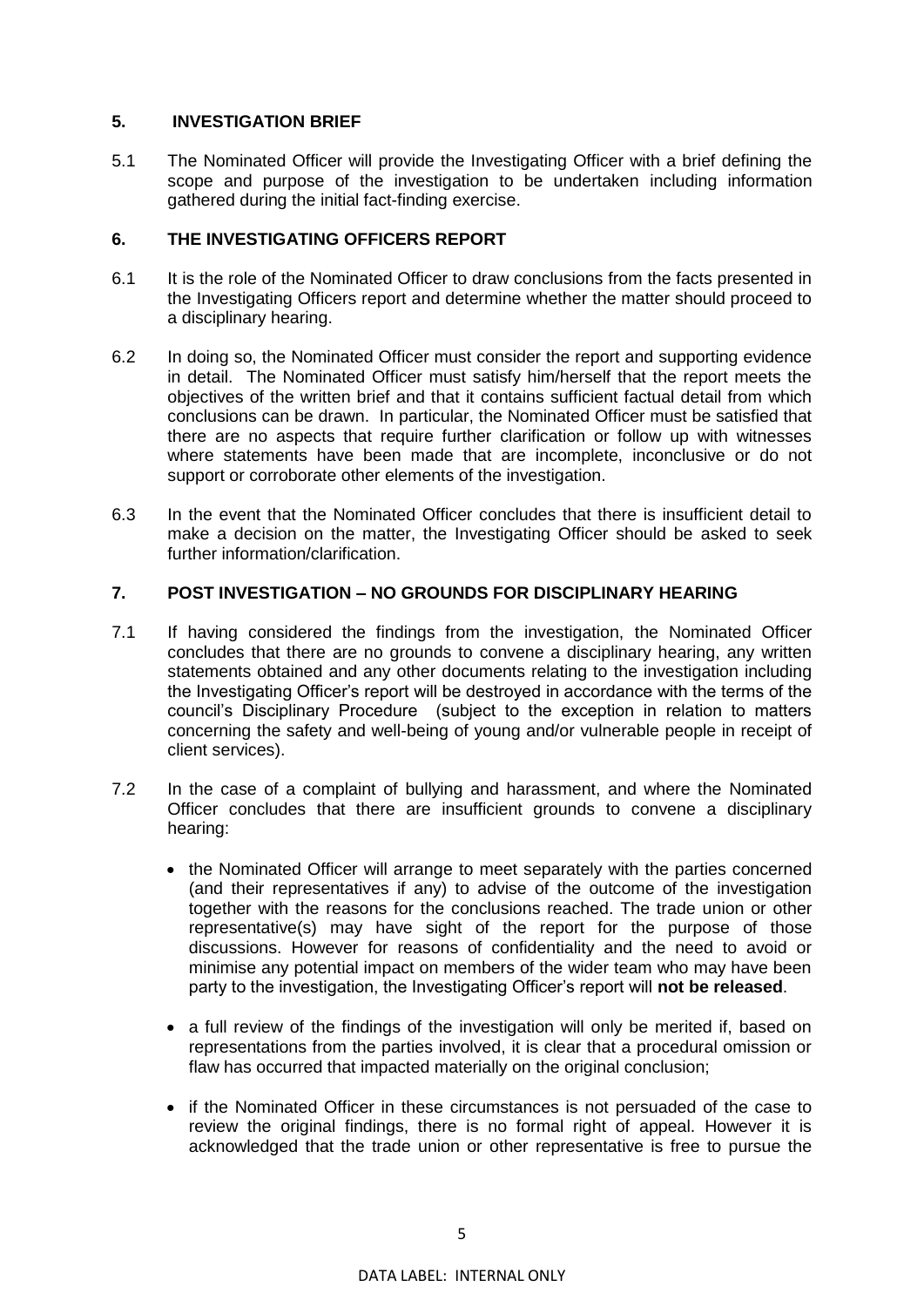matter on an employee's behalf through the council's Procedures For Hearing Employee Grievances;

- the complainant will be informed of any action short of formal disciplinary action that is to be taken in the circumstances. The outcome will be confirmed in writing to each party;
- where it is agreed by the parties concerned that it would be helpful in trying to establish ground rules for a sustainable working relationship going forward, the Nominated Officer will arrange for input from an individual trained in mediation techniques:
- the representatives of the parties involved will be consulted and kept advised of any agreed action to resolve/ improve working relationships arising from the mediation process.

#### **8. POST INVESTIGATION – PROCEED TO DISCIPLINARY HEARING**

- 8.1 Where having considered the findings from the investigation, the Nominated Officer concludes that there are grounds to convene a disciplinary hearing, he/she will notify the Trade Union representative (if any) informally of any witnesses to be called to the disciplinary hearing.
- 8.2 The Nominated Officer, Trade Union representative (if any) and HR should agree the list of witnesses to be called to the disciplinary hearing. Thereafter, the Nominated Officer will write to the employee and relevant witnesses instructing them to attend the disciplinary hearing. For reasons of confidentiality, Nominated Officers should ensure that the original Formal Compliant Form submitted by the complainant does not form part of the disciplinary paper work issued to the relevant parties **(Paragraphs 11.2 and 11.3 refer**).

#### **9. DISCIPLINARY HEARING**

- 9.1 The Nominated Officer will chair the disciplinary hearing and will be responsible for ensuring that all relevant evidence is presented.
- 9.2 The employee who is the subject of the disciplinary hearing and their representative should be given the opportunity to present their case and to question any evidence presented by the Investigating Officer.
- 9.3 The Nominated Officer should similarly question, where appropriate, any evidence presented by the employee or their witnesses.
- 9.4 If at any time during the disciplinary hearing new facts emerge or points are raised which require further investigation, the Nominated Officer should adjourn the meeting in order for additional investigation to be conducted. The hearing should then be reconvened following the completion of any additional investigation. If the additional investigation however results in further, more serious allegations, it may be necessary to refer the case to a more senior Nominated Officer with the delegated authority to take more sever disciplinary action. In these circumstances, a completely new hearing will require to be convened to hear all the evidence.
- 9.5 In arriving at a decision, the Nominated Officer should take account of: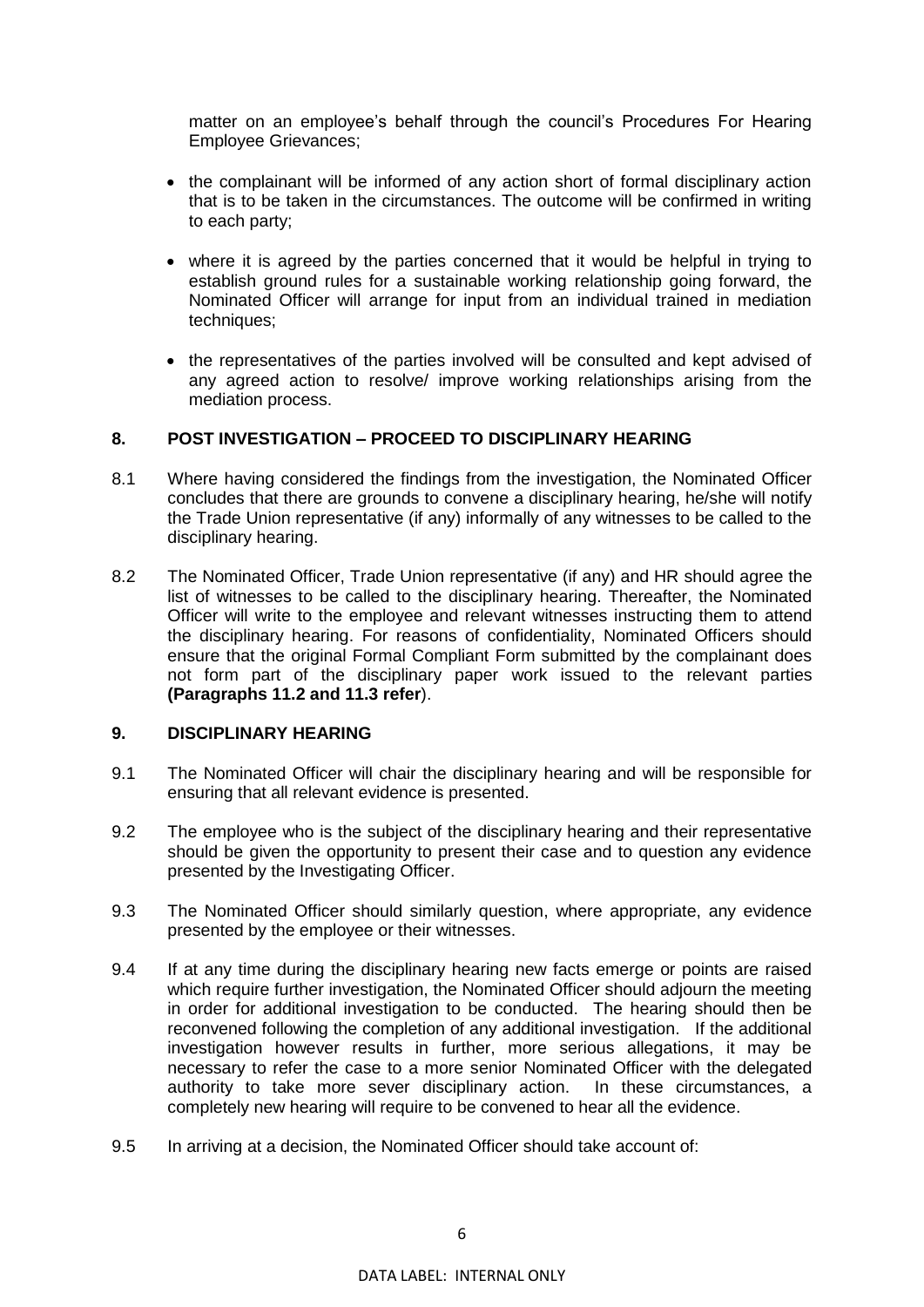- the nature of the offence(s) in terms of the actual and/or potential impact on the council, other employees, clients or members of the public;
- whether the council's Disciplinary Code indicates the penalty likely to result from the particular misconduct/omission in performance and whether the employee concerned was made aware of those consequences;
- the nature of the employee's work (level of responsibility/seniority of the employee);
- the employee's disciplinary record (ie live warnings on file or any relevant information retained from a previous investigation relating to the safety and wellbeing of young and/or vulnerable people)
- the employee's general work record, work experience, length of service;
- the penalty imposed for similar cases in the past;
- any mitigating circumstances presented by the employee which might justify adjusting the severity of the disciplinary sanction (eg health or domestic problems, degree of provocation, inconsistency in treatment of similar issues in the past).
- 9.6 In determining disciplinary action, the nominated officer should consult HR where appropriate.

# **10. ACTION TO BE TAKEN FOLLOWING THE DISCIPLINARY HEARING**

- 10.1 The Nominated Officer should confirm the outcome of the disciplinary hearing to the employee in writing including the right of appeal.
- 10.2 In the case of a complaint of bullying and harassment, the Nominated Officer should notify the complainant of any appropriate action being taken to prevent a reoccurrence of the unacceptable behaviour. It may be appropriate in some cases of bullying and harassment to meet with the complainant to discuss any residual issues/concerns following the conclusion of the case.
- 10.3 The Nominated Officer should consider any appropriate action required following the conclusion of the disciplinary process in order to:
	- restore working relationships
	- smooth a return to work following suspension/temporary transfer
	- to aid transition to a new post as a result of a disciplinary sanction
	- support an employee to avoid further incidents

Consideration should be given to mediation, training or mentoring where appropriate.

#### **11. CONFIDENTIALITY**

- 11.1 It is the responsibility of the Nominated Officer to ensure that all parties involved in the investigation and disciplinary process keep any information pertaining to the process strictly confidential. Confidentiality must be maintained even after the conclusion of the disciplinary process.
- 11.2 Care should be taken to avoid inadvertently issuing personal information (eg. contact details) identifying the complainant or any other details which have no direct bearing on the investigation when instructing the relevant parties to attend a disciplinary hearing. The original Formal Complaint Form should not be issued but relevant details can be extracted from the Form as necessary. Other documents essential to the investigation may require to be redacted.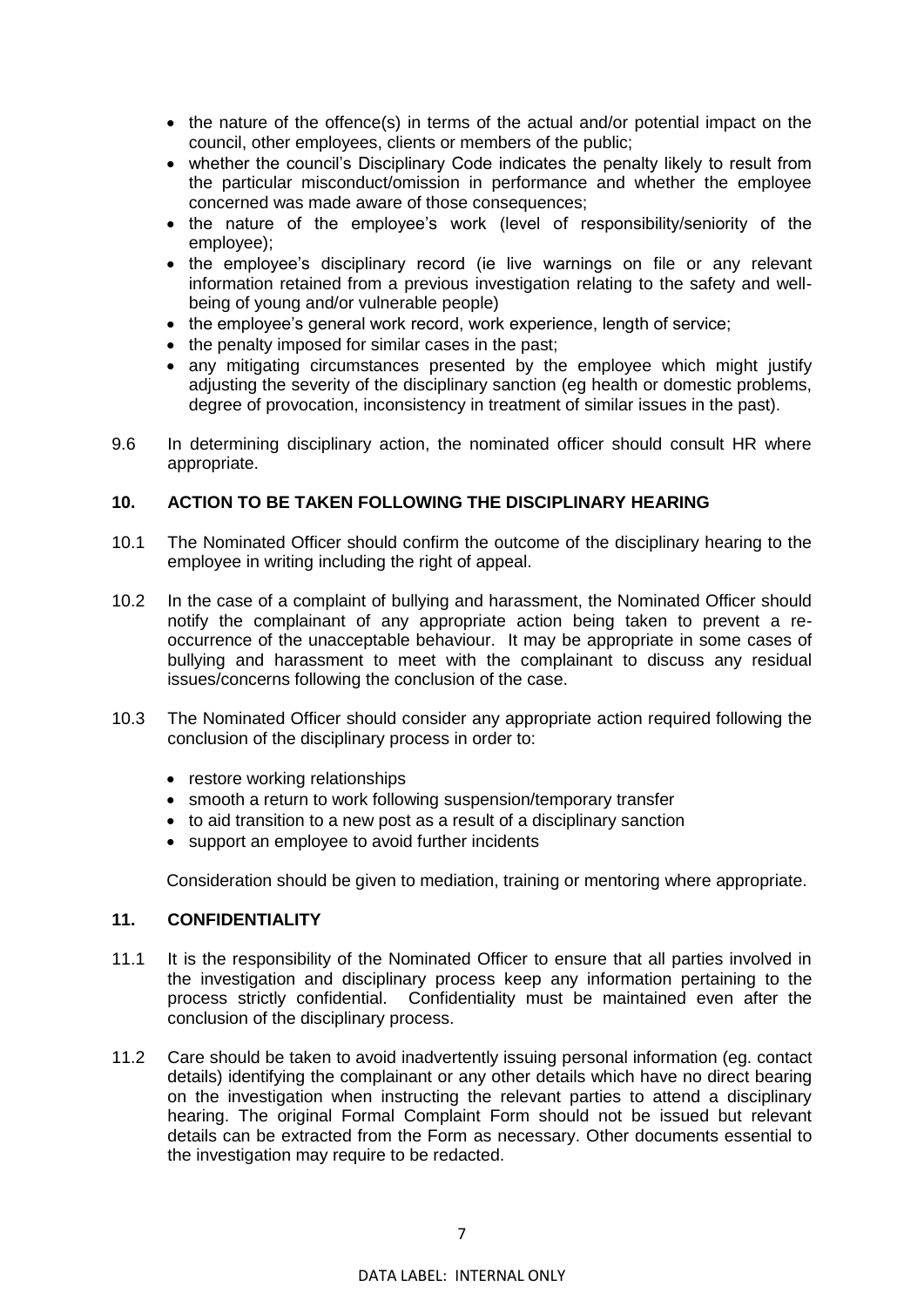11.3 In line with the Data Protection Act, the Nominated Officer should be alert to the need for the secure handling of sensitive and personal information while managing complaints of bullying and harassment.

Human Resources June 2019